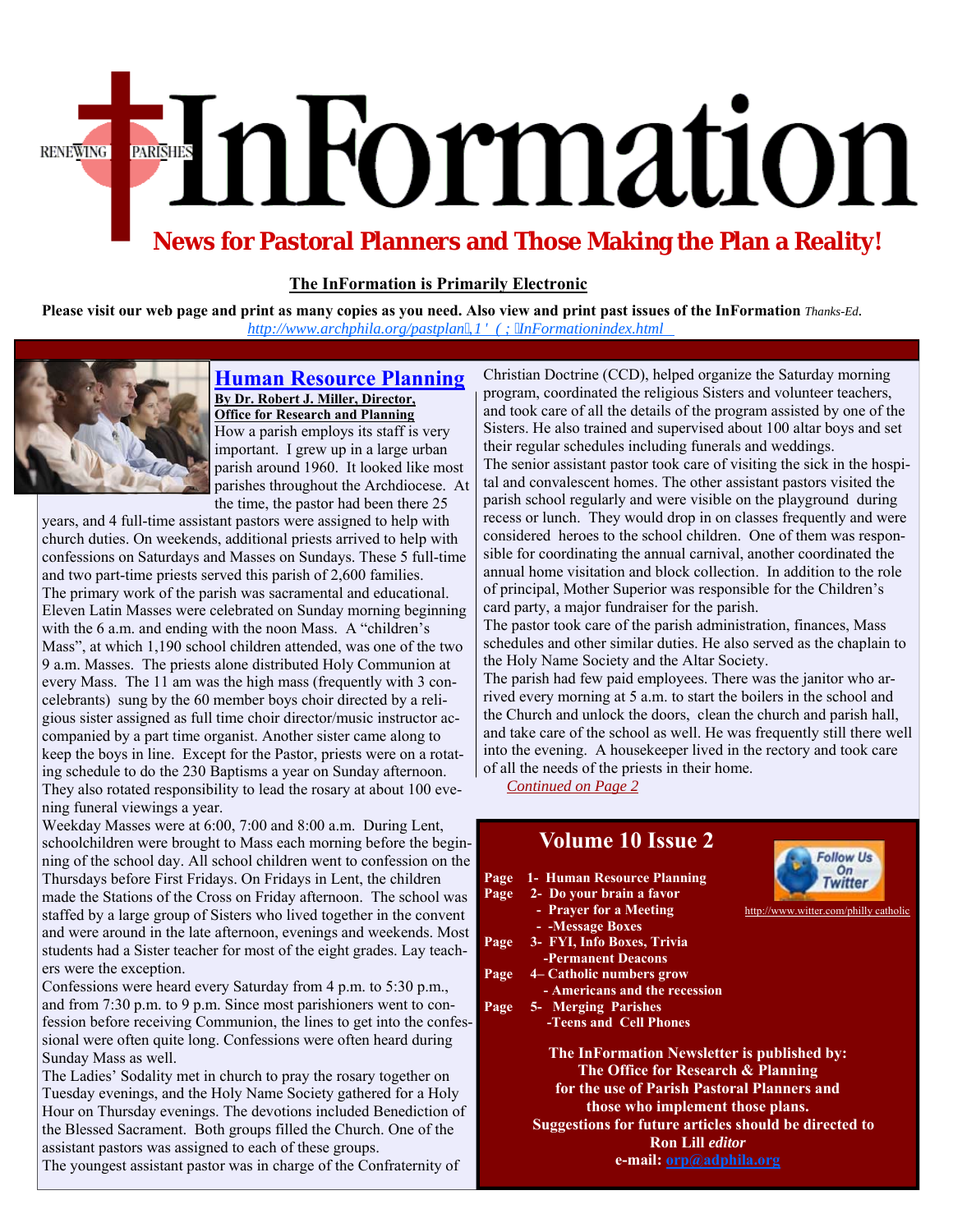

A reading from the holy Gospel according to Mathew. 11:28-30

"Come to me all you who labor and are over burdened, and I will give you rest.

Shoulder my yoke and learn from me, for I am gentle and humble in heart, and you will find rest for your souls. Yes my yoke is easy and my burden light."

# The Gospel of the Lord.

**Reflection question:** In Parish Pastoral Planning what burdens can I foresee tuning into a blessing?

Allow anyone who wishes to share, to do so.

Than pray -Mary mother of God intercede for us with your son Jesus as we plan for our parish *(name)* than**- Recite the Hail Mary** 



# **Do your brain a favor: Eat well and exercise**



### **WHAT'S HAPPENING?**

• As cognitive health becomes increasingly top of mind for aging consumers, a group of recent studies has found that eating right and **getting** moderate exercise could play an important part of the prevention equation, barring any genetic predisposition (HealthydayNews.com 7.14.09).

• Four separate studies were presented at the Alzheimer's Association in Vienna, Austria, in July 2009. One study found a hearthealthy diet (high in fruits and veggies and low in fat) played a key role in preventing mental decline over time.

• Two exercise studies by the University of California and University of Toronto echo other findings. Results show that staying moderately active three hours a week boosts estrogen levels and helps maintain mental sharpness.

# **WHAT DOES THIS MEANS TO THE PARISH?**

• Is prevention the best medicine? More parishioners are becoming forward thinkers by embracing healthier lifestyle choices that promote wellness from head to toe.

• From gaming to fitness, active means proactive; niche ways to seamlessly integrate health into leisure abound and could be a part of parish life. Today's seniors grew up with dynamic CYO programs a big part of their lives. Could they be looking for that again?



 $\overline{a}$ 

# *Continued from Page 1*

One parish secretary handled the telephone, the front door, and those other duties that would arise. All the priests ate most meals together, as did the sisters in the convent. There were opportunities before and after these meals to communicate and coordinate. There were few meetings of the parishioners. Members of parish organizations tended to meet during the daytime or on weekends. The priests would schedule evening appointments to assist couples preparing for marriage (about 80 per year) or to counsel people. It was rare that more than one priest had a meeting to attend on a weeknight. Given what parishes in the 60's wanted to do, their ministries were well organized and

staffed. But parishes don't look like that today.

Many parishes today have much more complex ministries than the parish of the 1960's with more complex and often larger staffing needs. The human resources of the Church are less available and need to be employed wisely.

Fewer religious sisters and priests have had a major impact on the capability of parishes to carry out their ministries but laity have been called to much fuller roles in their parishes since the Second Vatican Council.

Human resource planning is the process of anticipating, and making provision for the movement of people into, within, and out of a parish. Its purpose is to employ these resources as effectively as possible where and when they are needed in order to accomplish the parish goals. Successful human resource planning helps to increase organizational capability--- the capacity of the parish to act and change in pursuit of its mission. Planning helps to clarify what ministries need to happen and the resources (especially human resources but also technological) that are necessary to carry out the ministry well. Responsibilities for actions prompted by the pastoral plan need to be assigned, actions taken, and the effect of the actions evaluated. A cyclical planning process permits a refinement of both the actions and the expectations for accomplishments.

(Special thanks to the Archdiocese of Los Angeles for the inspiration for this memoir) *This article was written by Dr. Robert Miller* 

*Director, Office for Research and Planning Archdiocese of Philadelphia* 











 *You can print as many copies as you need. But remember to save the trees!*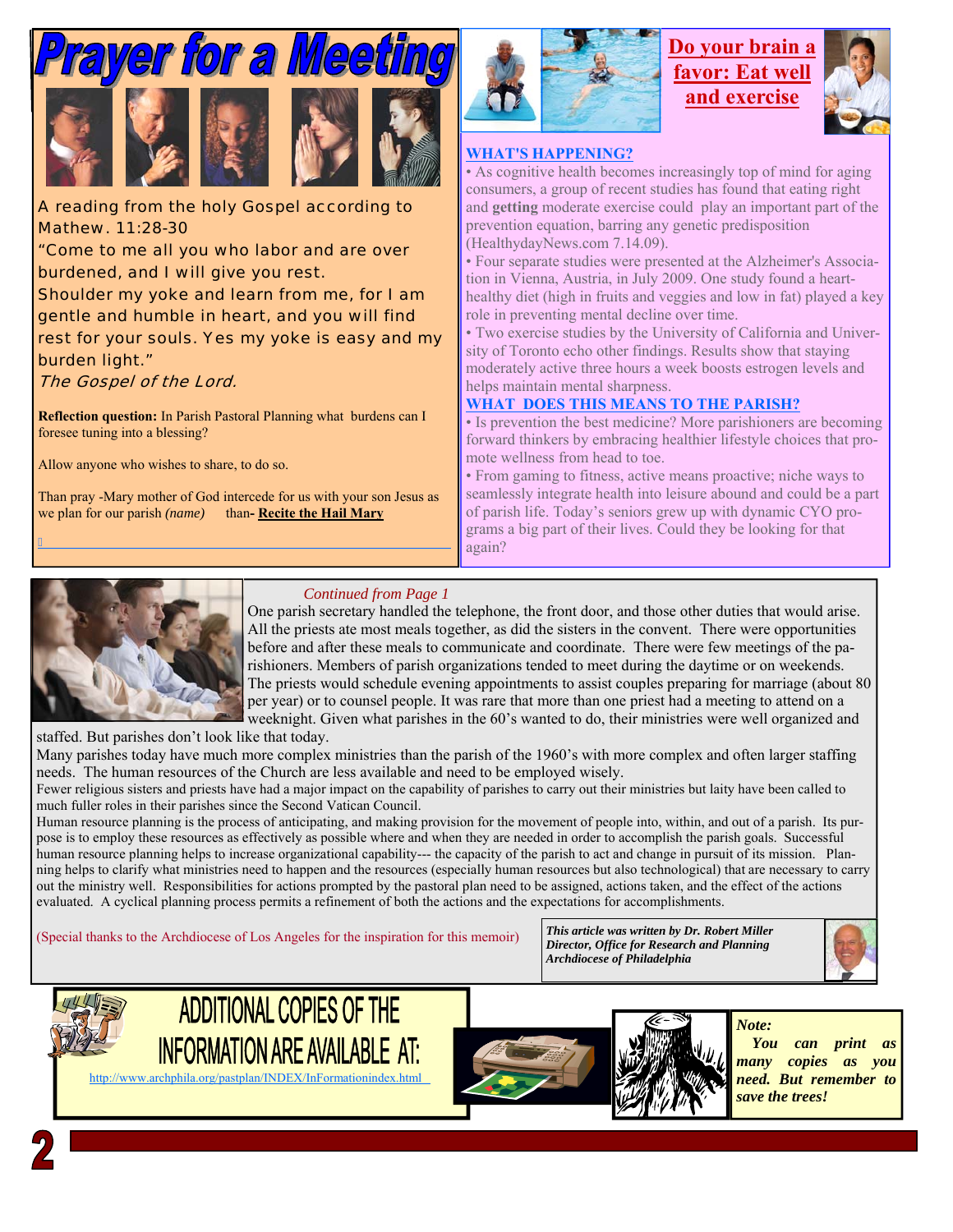# **Permanent Deacon**

 Permanent Deacons are ordained ministers of the Roman Catholic Church. They perform various services at the parish level and are regarded as servants of the Pope, as opposed to priests who are assistants to the Pope. Men who are interested in becoming deacons must go through a rigorous eligibility process before they are admitted to train for this position.



 In the late 1960s, Vatican II reinstated the role of "permanent" deacon and new generations of men were called to a vocation in the diaconate. Since then, this important role of service has flourished and is now one of the most rapidly expanding vocations in the Catholic Church. Despite this growth, many outside the Church and even many of those served by deacons within their own parish settings have a limited understanding of the nature of the permanent diaconate. More information is available at http://archphila.org/diaconate/index.htm *Article by Ron Lill* 



 *This according to CARA Report Summer 09*

# **Six-in-ten adults pray daily**

Nearly six-in-ten adults (58%) say that outside of attending religious services they pray at least once a day according to the Pew Forum's U.S. Religious Landscape Survey, conducted in 2007. Three quarters of Americans (75%) pray at least once a week, while just 18% say they seldom or never pray. Daily prayer is especially common among members of evangelical (78%) and historically black (80%) churches, Mormons (82%), Jehovah's Witnesses (89%) and Muslims (71%). Very few, but some atheists (5%) and agnostics (9%) say they pray daily. Women (66%) are more likely than men (49%) to pray every day. More older Americans (68%) pray daily than do younger adults (48%), while college graduates (53%) are less likely to pray once a day than are those with less education (60%). Americans in higher income brackets pray less than those with less income; those earning less than \$30,000 in annual income (64%) are far more likely to pray daily than Americans earning more than \$100,000 (48%).



# **RELIGION AND OLD AGE**

Religion is a far bigger part in the lives of older adults than younger adults in the U.S. Two -thirds of adults ages 65 and older say religion is very important to them, compared with just over half of those ages 30 to 49 and just 44% of those ages 18 to 29. Moreover, among adults ages 65 and above, a third (34%) say religion has grown more important to them over the course of their lives, while just 4% say it has become less important and the majority (60%) say it has stayed the same. Among those who are over 65 and report

having an illness or feeling sad, the share who say that religion has become more important to them rises to 43%.

## **Source:**

*Pew Research Center Social & Demographic Trends survey on aging, June 2009 on aging, June 2009*



# **Has your parish or Cluster entered into a Planning Process?**

**Do you need a professional Facilitator? The office of Research and Planning maintains a list of Trained, experienced Resource people. Contact us at:** *The Archdiocese of Philadelphia 222 n. 17th Street Rm.216 Phila. Pa 19103*  **Phone** *215-587-3545* **E-mail orp@adphila.org**

# **Trivia Box**

**In the Archdiocese of Philadelphia With whom do the 487,132 adults over 65 reside?** 

*(Go to Page 4 in the answer box)* 

---------------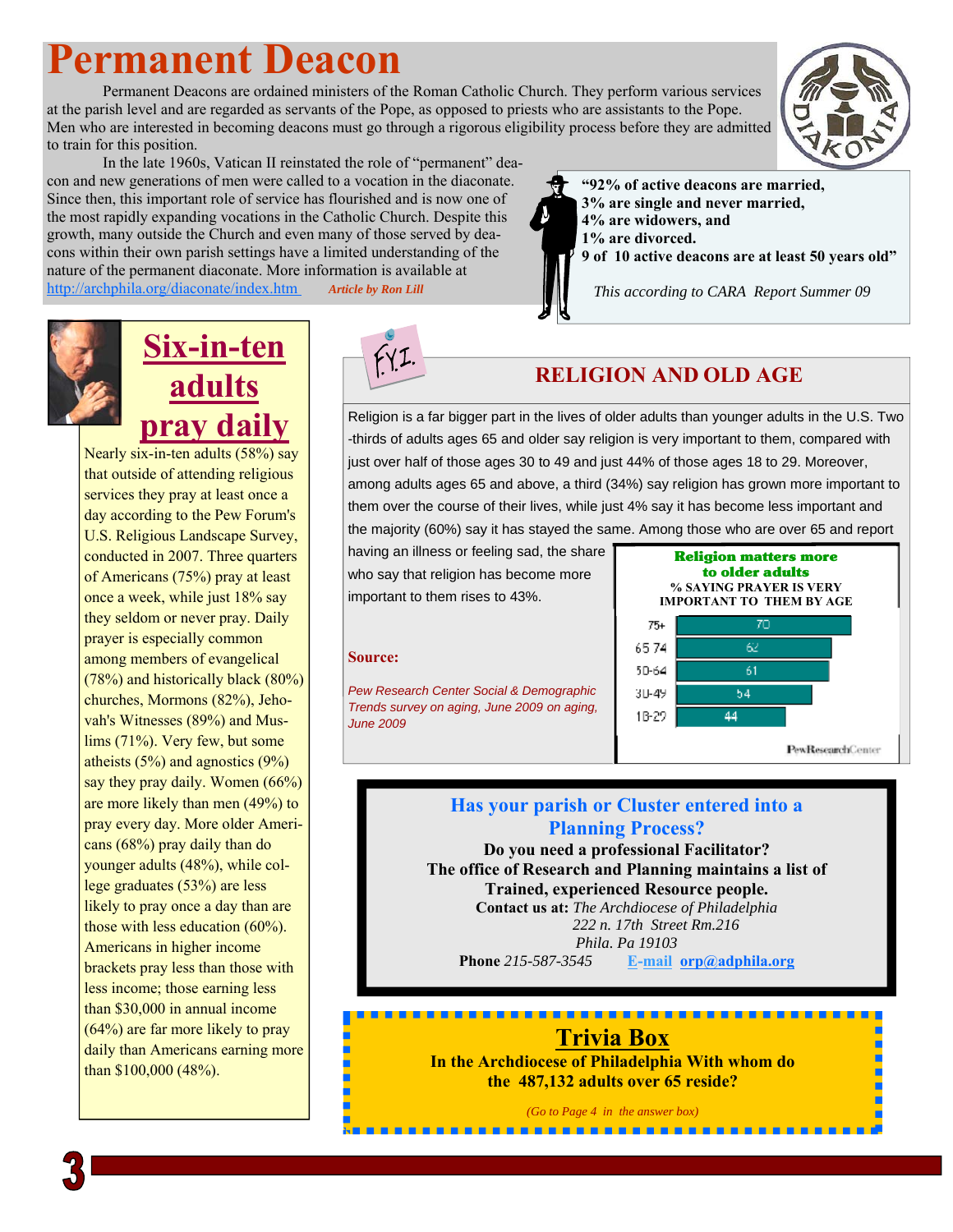# CATHOLIC NUMBERS GROW!



 VATICAN CITY, APRIL 27, 2010 .- The Vatican announced today that its publishing house has released a new edition of the Statistical Yearbook of the Church, comprising information from 2000 to 2008, including that the number of Catholics in

the world is now 1.16 billion.

Over these nine years, the Catholic presence in the world has grown from 1.045 billion in 2000 to 1.166 billion in 2008, an increase of 11.54%. Considering the statistics in detail, numbers in Africa grew by 33%, in Europe they remained generally stable (an increase of 1.17%), while in Asia they increased by 15.61%, in Oceania by 11.39% and in America by 10.93%. As a percentage of the total population, European Catholics represented 26.8% in 2000 and 24.31% in 2008. In America and Oceania they have remained stable, and increased slightly in Asia.

The number of bishops in the world went up from 4,541 in 2000 to 5,002 in 2008, an increase of 10.15%.

The number of priests also increased slightly over this nine-year period, passing from 405,178 in 2000 to 409,166 in 2008, an overall rise of 0.98%. In Africa and Asia their numbers increased (respectively, by 33.1% and 23.8%); in the Americas they remained stable, while they fell by 7% in Europe and 4% in Oceania.

The number of diocesan priests increased by 3.1%, going from 265,781 in 2000 to 274,007 in 2008. By contrast, the number of regular priests showed a constant decline, down by 3.04% to 135,159 in 2008. Of the continents, only Europe showed a clear reduction in priests: in 2000 they represented 51% of the world total, in 2008 just 47%. On the other hand, Asia and Africa together represented 17.5% of the world total in 2000 and 21.9% in 2008. The Americas slightly increased its percentage to around 30% of the total.

Non-ordained male religious numbered 55,057 in the year 2000 and 54,641 in 2008. Comparing this data by continent, Europe showed a strong decline (down by 16.57%), as did Oceania (22.06%); the Americas remained stable, while Asia and Africa grew (by 32% and 10.47%, respectively).

Female religious are almost double the number of priests, and 14 times that of non-ordained male religious, but their numbers are falling, from 800,000 in 2000 to 740,000 in 2008. As for their geographical distribution, 41% reside in Europe, 27.47% in America, 21.77% in Asia and 1.28% in Oceania. The number of female religious has increased in the most dynamic continents: Africa (up by 21%) and Asia (up by 16%).

The Statistical Yearbook of the Church also includes information on the number of philosophy and theology students in diocesan and religious seminaries. In global terms, their numbers increased from 110,583 in 2000 to more than 117,024 in 2008. In Africa and Asia their numbers went up, whereas Europe saw a reduction.

# **Americans buy less stuff, experi more life, during recession!**

#### **WHAT'S HAPPENING?**

- Before the Great Recession hit, there was a shift among aspirational consumers from buying goods to collecting experiences. Now that trend continues, as financially strapped Americans are cutting their spending and replacing it with low-cost, highvalue experiences.
- The U.S. Department of Labor tracked consumer time-usage from 2005-2008, and found that Americans are spending less time shopping and more time cooking and participating in social activities like church and sports (NYTimes.com 1.2.10).
- That trend continued through 2009, and has been reflected in rising attendance numbers at museums and movies. The Walt Disney Company even reports that sales of goods are down, but attendance at amusement parks is up.

## **WHAT DOES THIS MEANS TO PARISHES?**

- Americans are trying to get more bang for their buck through memorable experiences and strong relationships.
- Consumers are also wary of the expensive junk they've surrounded themselves with. Experiences take up room in the heart, not in the house.
- Parishes can provide these experiences and relationships.